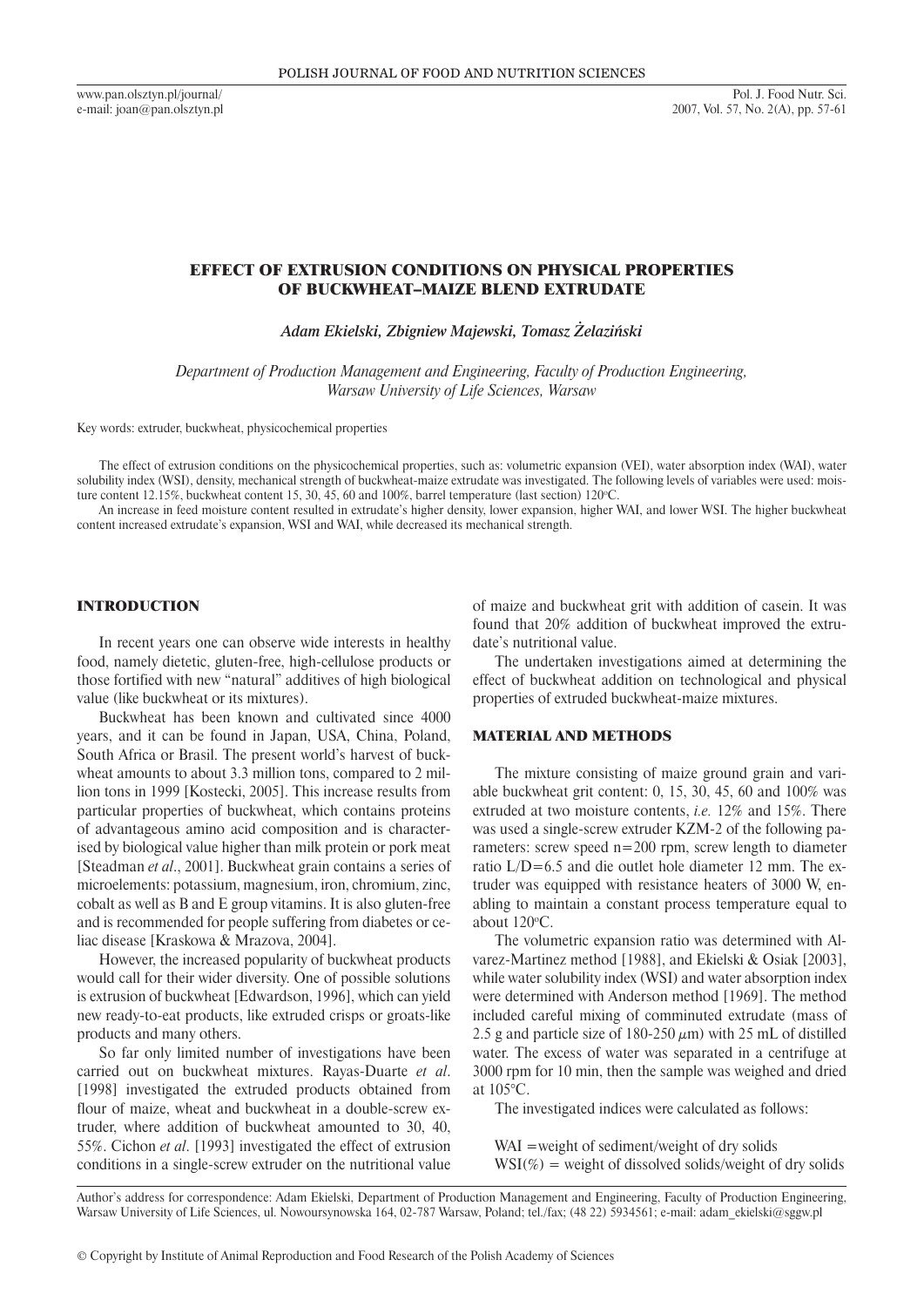| Effect                    | One-way analysis of variance<br>Sigma-limitation parameters<br>Effective hypothesis decomposition |                   |           |          |          |  |  |  |  |  |
|---------------------------|---------------------------------------------------------------------------------------------------|-------------------|-----------|----------|----------|--|--|--|--|--|
|                           | <b>SS</b>                                                                                         | Degree of freedom | <b>MS</b> | F        | p        |  |  |  |  |  |
| Expansion                 |                                                                                                   |                   |           |          |          |  |  |  |  |  |
| Free term                 | 1696.421                                                                                          |                   | 1696.421  | 5758.829 | 0.000000 |  |  |  |  |  |
| Buckwheat content (%)     | 15.085                                                                                            | 5<br>3.017        |           | 10.241   | 0.000001 |  |  |  |  |  |
| Moisture content $(\%)^*$ | 0.000                                                                                             |                   | 0.000     | 0.000    | 1.000000 |  |  |  |  |  |
| WAI                       |                                                                                                   |                   |           |          |          |  |  |  |  |  |
| Free term                 | 411.3156                                                                                          | 1                 | 411.3156  | 5016.603 | 0.000000 |  |  |  |  |  |
| Buckwheat content (%)     | 4.9865                                                                                            | 5                 | 0.9973    | 12.163   | 0.000002 |  |  |  |  |  |
| Moisture content $(\%)$   | 0.9894                                                                                            |                   | 0.9894    | 12.067   | 0.001633 |  |  |  |  |  |
| WSI                       |                                                                                                   |                   |           |          |          |  |  |  |  |  |
| Free term                 | 12899.31                                                                                          |                   | 12899.31  | 1461.801 | 0.000000 |  |  |  |  |  |
| Buckwheat content (%)     | 243.23                                                                                            | 5                 | 48.65     | 5.513    | 0.001097 |  |  |  |  |  |
| Moisture content $(\%)$   | 751.56                                                                                            |                   | 751.56    | 85.169   | 0.000000 |  |  |  |  |  |
| Mechanical strength       |                                                                                                   |                   |           |          |          |  |  |  |  |  |
| Free term                 | 0.184092                                                                                          |                   | 0.184092  | 2595.840 | 0.000000 |  |  |  |  |  |
| Buckwheat content (%)     | 0.010021                                                                                          | 5                 | 0.002004  | 28.261   | 0.000000 |  |  |  |  |  |
| Moisture content $(\%)^*$ | 0.000010                                                                                          |                   | 0.000010  | 0.144    | 0.705968 |  |  |  |  |  |

Table 1. Results of ANOVA test for the effect of buckwheat addition on quality indices.

\* values of a statistical index are not significant at p<0.05

The mechanical strength of extrudate was measured with the use of Instron 4301 equipped with a knife head. The results of particular tests were recorded in a computer with the use of Lab.Instron software.

The colour parameters:  $L^*$  (brightness),  $a^*$ (red/green colour parameter), b\* (yellow/blue colour parameter) were determined according to the methodology of Kit [2004]. The measurements were executed on a research stand consisting of a light chamber equipped with daylight fluorescent lamps of colour temperature 6500 K and photo camera Nikon 8700, where a white balance was made on the white pattern of Minolta make. The obtained samples were photographed and the shots were recorded in TIF format. Ten fragments of several elements and marked with a circle of 10 mm diameter were randomly chosen for colour analysis, neglecting the empty spaces. The colour analysis was performed with the use of Adobe Photoshop 6.0. CE, where the values of parameters L\*, a\*, b\* were obtained with the histogram function.

The obtained results were analysed statistically with the use of ANOVA module for main effects in Statistica 6.0 software.

#### RESULTS AND DISCUSSION

The effect of buckwheat addition on quality indices of buckwheat-maize extrudate was determined. The mean values of quality indices were taken as an estimator: expansion, WAI, WSI, mechanical strength and colour coefficients  $L^*$ ,  $a^*$ , b\* , at a significance level of p<0.05. The following hypotheses were advanced:  $H_0$  – buckwheat addition does not influence the above-mentioned quality indices: expansion, WAI, WSI, mechanical strength;  $H_1$  – moisture content of raw material does not influence the above-mentioned quality indices: ex-

pansion, WAI, WSI, mechanical strength;  $H_2$  – buckwheat addition and moisture content do not influence the colour indices  $L^*$ ,  $a^*$ ,  $b^*$ .

#### Expansion

Basing on the results obtained (Table 1), the hypothesis  $H_0$  on the lack of the effect of buckwheat content on volumetric expansion ratio can be rejected, therefore, there is a statistically significant dependence between these factors. An increase in moisture content up to 15% was found not to influence the expansion ratio (Figure 1). However, at both moisture contents: 12% and 15%, when buckwheat content was increased, the expansion ratio increased considerably. The highest value of this coefficient was at moisture content of 12% and buckwheat content of 100%.

#### Texture – mechanical strength

The results of Anova test enable also rejecting the hypothesis  $H_0$  on the lack of the effect of buckwheat content on mechanical strength index. However, the hypothesis  $H_1$  cannot be rejected; this means that an increase in moisture content from 12% to 15% does not affect the investigated index. It was found that an increase in buckwheat content (Figure 2) caused a decrease in the mechanical strength, and the biggest difference 100% buckwheat content and 100% maize content amounted to 0.046 J/mm<sup>2</sup> at 12% moisture content.

### Water solubility index (WSI) and water absorption index (WAI)

Considering values of water solubility index (WSI) and water absorption index (WAI) one can find that hypotheses  $H_0$  and  $H_1$  on the lack of the effect of buckwheat content on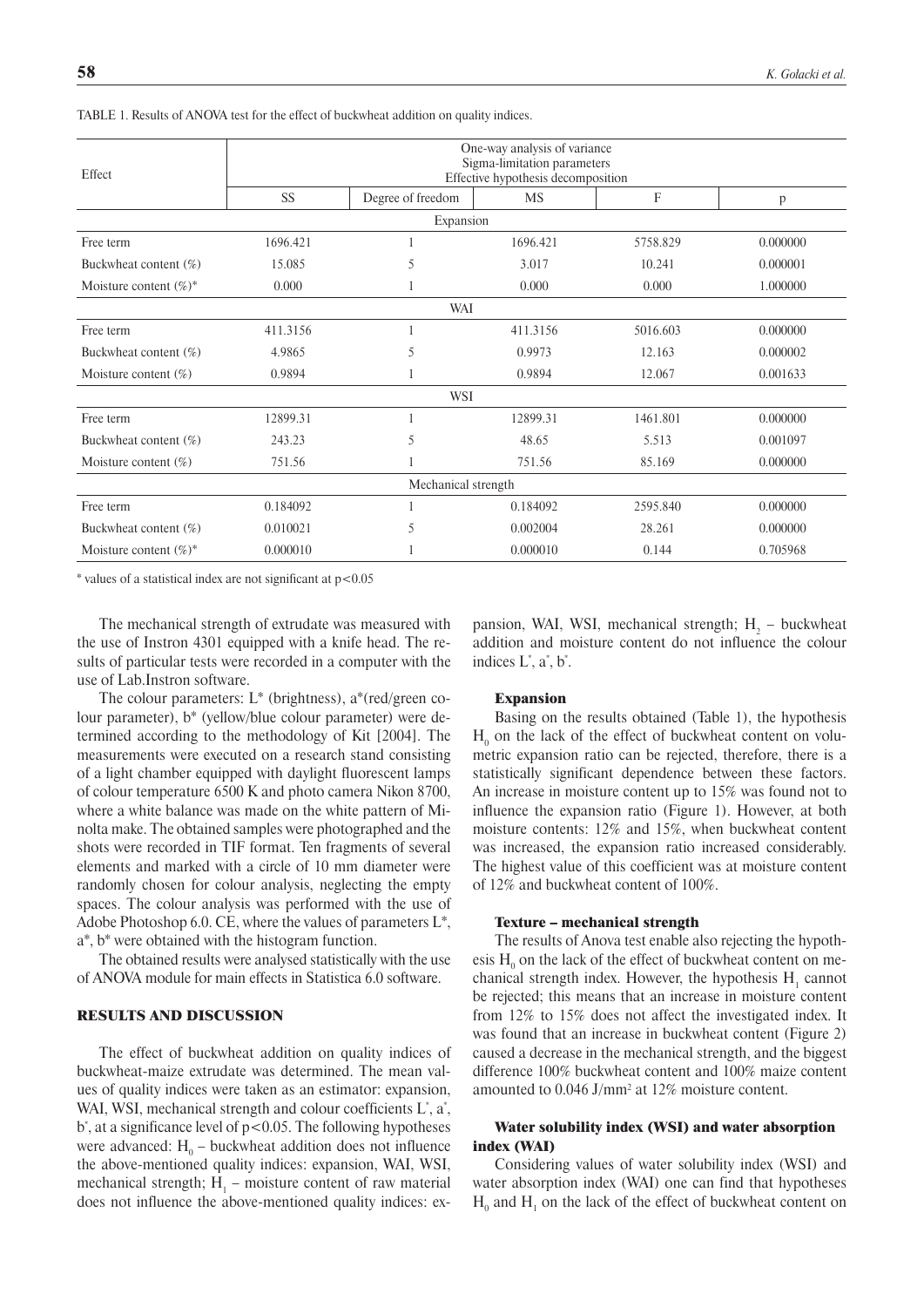

FigURE 1. Effect of moisture content on expansion ratio of maize-buckwheat extrudate.



FigURE 2. Effect of moisture content on mechanical strength of maize- -buckwheat extrudate.



FigURE 3. Effect of moisture content on water absorption index (WAI) of maize-buckwheat extrudate.

WSI and WAI coefficients can be rejected. The WSI values (Figure 3) increase with buckwheat content at both moisture contents, particularly at buckwheat contents of 60% and 100% at moisture content of 12% (the highest values amounted to 37.9% and 39.6%, respectively).

The WAI coefficient values increased also with an increase in buckwheat content, and at moisture content of 15% they were higher than at 12% (Figure 4).

### Colour

Table 2 presents results of colour investigations for brightness coefficient  $L^*$ . The hypothesis  $H_2$  on the lack of



FIGURE 4. Effect of moisture content on water solubility index (WSI) of maize-buckwheat extrudate.

moisture content 12% m moisture content 15%



FigURE 5. Effect of moisture content on colour coefficient L\* of maize- -buckwheat extrudate.



FigURE 6. Effect of moisture content on colour coefficient b\* of maize- -buckwheat extrudate.

the effect of buckwheat content on L\* parameter value can be rejected. A linear tendency in this parameter's values can be observed up to 60% of buckwheat content (Figure 5), then the values decrease considerably (the product's brightness decreases).

Considering the results of analysis for colour coefficient a\* it was found that hypothesis  $H_2$  could not be rejected. Therefore, both the buckwheat content and moisture content did not influence significantly the changes in the investigated coefficient.

In analysis of colour coefficient  $b^*$  the hypothesis  $H_2$  was rejected. At both moisture contents the values of coefficient b\* decreased with an increase in buckwheat content (Figure 6).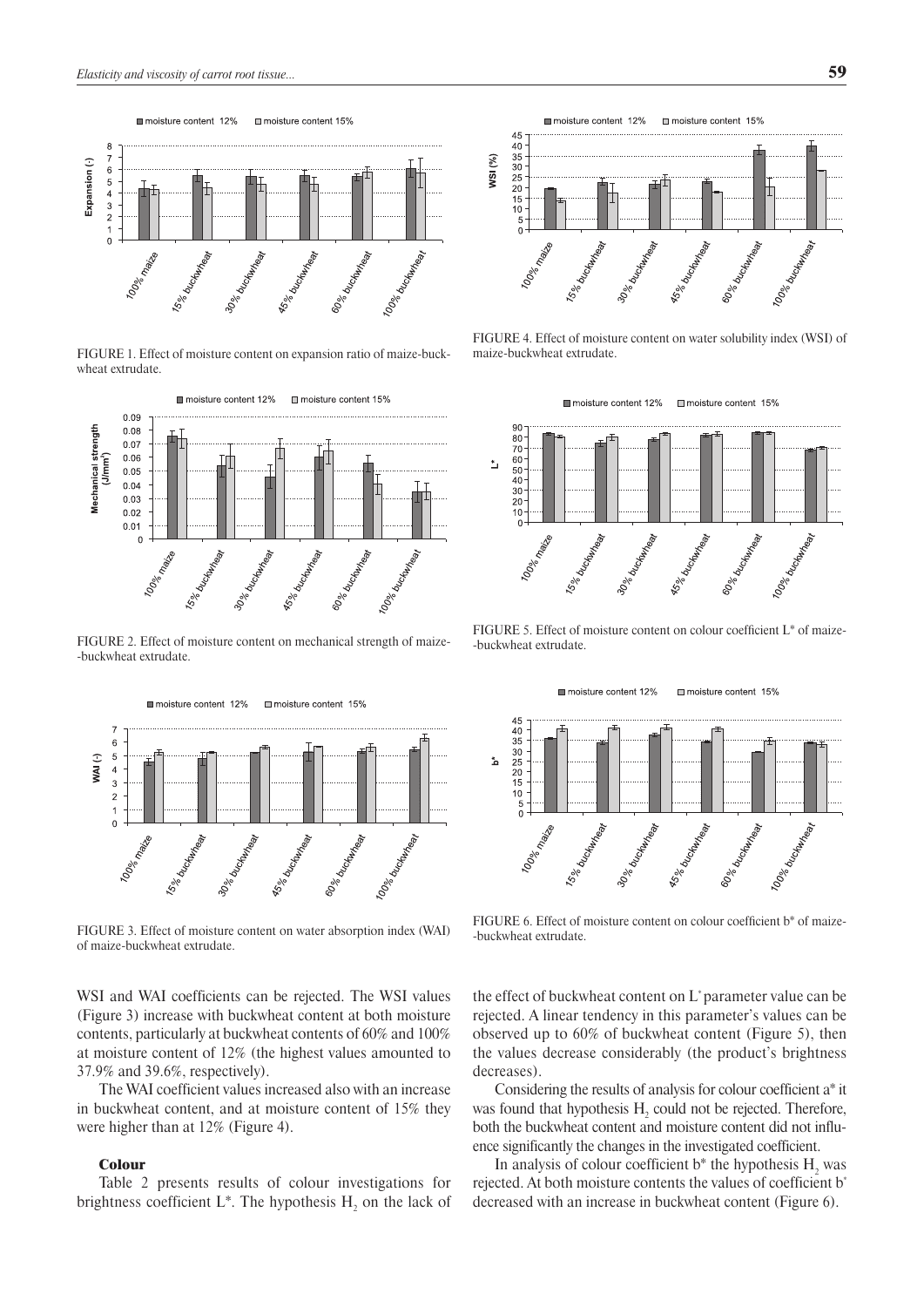| Effect                     | One-way analysis of variance<br>Sigma-limitation parameters<br>Effective hypothesis decomposition |                   |           |          |          |  |  |
|----------------------------|---------------------------------------------------------------------------------------------------|-------------------|-----------|----------|----------|--|--|
|                            | <b>SS</b>                                                                                         | Degree of freedom | <b>MS</b> | F        | p        |  |  |
|                            |                                                                                                   | $L^*$             |           |          |          |  |  |
| Free term                  | 768660.5                                                                                          |                   | 768660.5  | 86058.05 | 0.000000 |  |  |
| Buckwheat content (%)      | 397.1                                                                                             |                   | 397.1     | 44.46    | 0.000000 |  |  |
| Moisture content $(\%)$    | 1418.3                                                                                            | 5                 | 283.7     | 31.76    | 0.000000 |  |  |
|                            |                                                                                                   | $a^*$             |           |          |          |  |  |
| Free term                  | 6578.445                                                                                          |                   | 6578.445  | 308.6651 | 0.000000 |  |  |
| Buckwheat content $(\%)^*$ | 60.941                                                                                            |                   | 60.941    | 2.8594   | 0.093599 |  |  |
| Moisture content $(\%)$ *  | 180.960                                                                                           | 5                 | 36.192    | 1.6982   | 0.140742 |  |  |
|                            |                                                                                                   | $h^*$             |           |          |          |  |  |
| Free term                  | 159742.2                                                                                          |                   | 159742.2  | 39466.07 | 0.000000 |  |  |
| Buckwheat content (%)      | 581.7                                                                                             |                   | 581.7     | 143.71   | 0.000000 |  |  |
| Moisture content $(\%)^*$  | 850.2                                                                                             | 5                 | 170.0     | 42.01    | 0.000000 |  |  |

Table 2. Results of ANOVA test for the effect of buckwheat addition on colour attributes.

 $*$  values of a statistical index are not significant at  $p < 0.05$ 

#### SUMMARY AND CONCLUSIONS

Basing on the carried out investigations there were analysed dependences between quality indices and buckwheat content in the maize-buckwheat mixture. It was found that various buckwheat contents and moisture contents influenced significantly the quality indices of extrudate, including colour coefficients  $L^*$ ,  $a^*$ ,  $b^*$  determining the quality of the products. Therefore in further investigations one should search for dependences between particular physical properties of extrudate in order to properly model the quality of mixtures processed during extrusion.

It was found that buckwheat content in the mixture differentiated all the investigated indices. An increase in percent content of buckwheat caused sometimes a rapid increase (expansion, WSI, WAI), or a decrease in the investigated indices (mechanical strength, colour coefficients L\*, b\*). It was found that changes in buckwheat content did not influence the colour coefficient a\*, while moisture content affected all indices with exception for expansion ratio, mechanical strength and colour coefficient a\*.

An increase in moisture content to 15% caused a decrease in water solubility index (WSI). At the same moisture content the WAI values were higher (higher water absorption).

In the mixtures containing up to 60% of buckwheat the product's brightness did not change, however, above this value L\* value decreased rapidly, probably due to characteristic properties of buckwheat or a longer residence time of mixture in the extruder. The colour parameter b\* increased with buckwheat content, while parameter a\* was not influenced by buckwheat content nor by the moisture content.

# **REFERENCES**

- 1. Alvarez-Martinez L., Kondury K.P., Harper J.M., A general model for expansion of extruded products. J. Food Sci., 1988, 53, 609-615.
- 2. Anderson R.A., Conway H.F., Pfeifer V.F., Griffin E.L., Roll and extrusion-cooking of grain sorghum grits. Cereal Sci. Today, 1969, 14, 372-375, 381.
- 3. Edwardson S., Buckwheat: Pseudocereal and nutraceutical. 1996, in: Progress in New Crops (ed. J. Janick). ASHS Press, Alexandria, VA., pp. 195-207.
- 4. Ekielski A., Osiak, J., Effect of wear and tear of single screw extruder elements on selected extrusion parameters. Inż. Roln., 2003, 7, 39-46 (in Polish).
- 5. Cichon R., Kozikowski W., Wadołowska L., Fornal Ł., Influence of extrusion cooking on protein nutritive value in admixtures of maize and buckwheat flours with milk protein. Acta Academiae, 2003, 25, 151 – 161.
- 6. Kit L. Yam, Spyrydion E., Papadakis E., A simple digital imaging method for measuring and analyzing color of food surfaces. J. Food Engin., 2004, 61, 137-142.
- 7. Kostecki Z., Buckwheat grain processing. Przegl. Zboż. Młyn., 2005, 4, 13 (in Polish).
- 8. Kraskova B., Mrazova Z., Prophylactic components of buckwheat. Food Res. Int., 2004, 38, 561-568.
- 9. Rayas-Duarte P., Majewska K., Doetkott C., Effect of extrusion process parameters on the quality of buckwheat flour mixes. Cereal Chem., 1998, 75, 338-345.
- 10. Steadman K.J., Burgoon M.S., Lewist, Edwardson S.E., Obendorf R.L., Buckwheat seed milling fractions: description, macronutrient composition and dietary fibre. J. Cereal Sc., 2001, 33, 229-241.